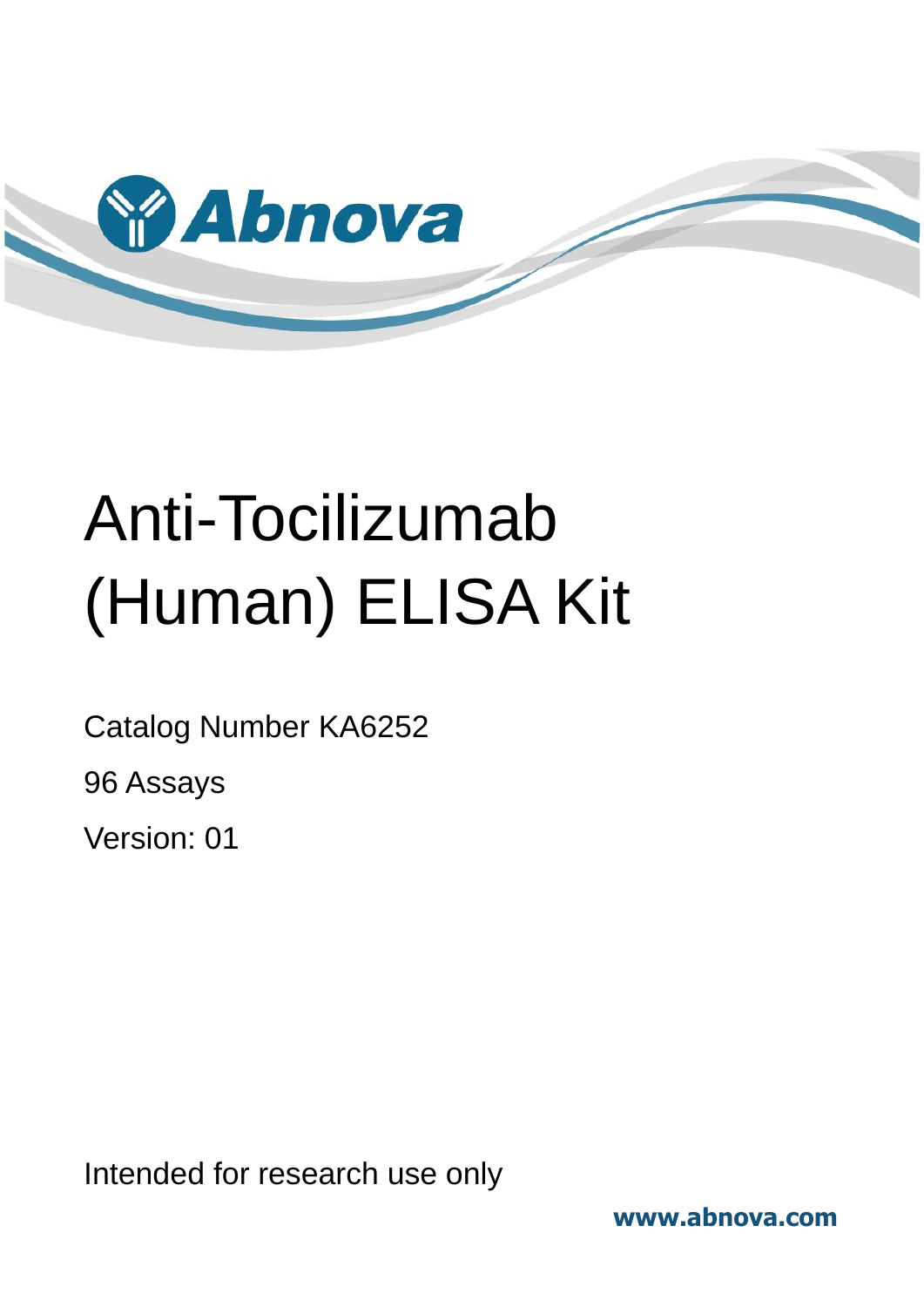

# **Table of Contents**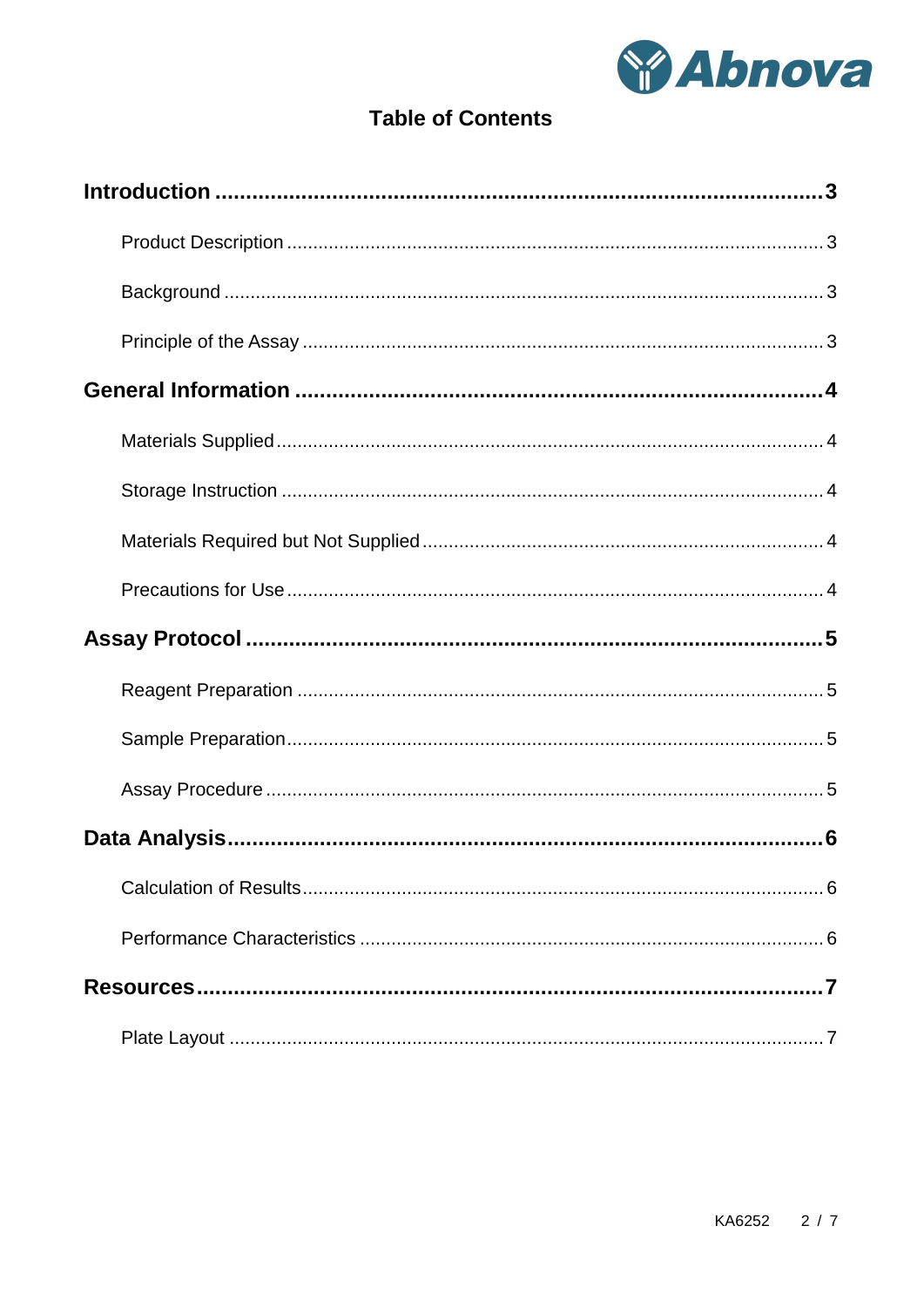

### <span id="page-2-1"></span><span id="page-2-0"></span>**Introduction**

#### **Product Description**

This ELISA kit is used for in vitro qualitative determination of antibody against Tocilizumab in serum and plasma.

#### <span id="page-2-2"></span>**Background**

Tocilizumab is a recombinant, humanized, anti-human interleukin 6 (IL-6) receptor monoclonal antibody. Tocilizumab is mainly used for the treatment of rheumatoid arthritis (RA) and systemic juvenile idiopathic arthritis, a severe form of arthritis in children.

#### <span id="page-2-3"></span>**Principle of the Assay**

Anti-Tocilizumab (Human) ELISA Kit is designed to detect antibody against Tocilizumab with high specificity and sensitivity in serum and plasma samples. anti-Tocilizumab ELISA is based on the sandwich ELISA principle. Controls and samples are incubated in the microtiter plate coated with the drug Tocilizumab. After incubation, the wells are washed. Then, HRP conjugated probe is added and binds to Tocilizumab antibodies captured by the drug Tocilizumab on the surface of the wells. Following incubation wells are washed and the bound enzymatic activity is detected by addition of chromogen-substrate. Finally, the reaction is terminated with an acidic stop solution. The color developed is proportional to the amount of Tocilizumab antibodies in the sample or controls. The results can be evaluated with using cut-off value.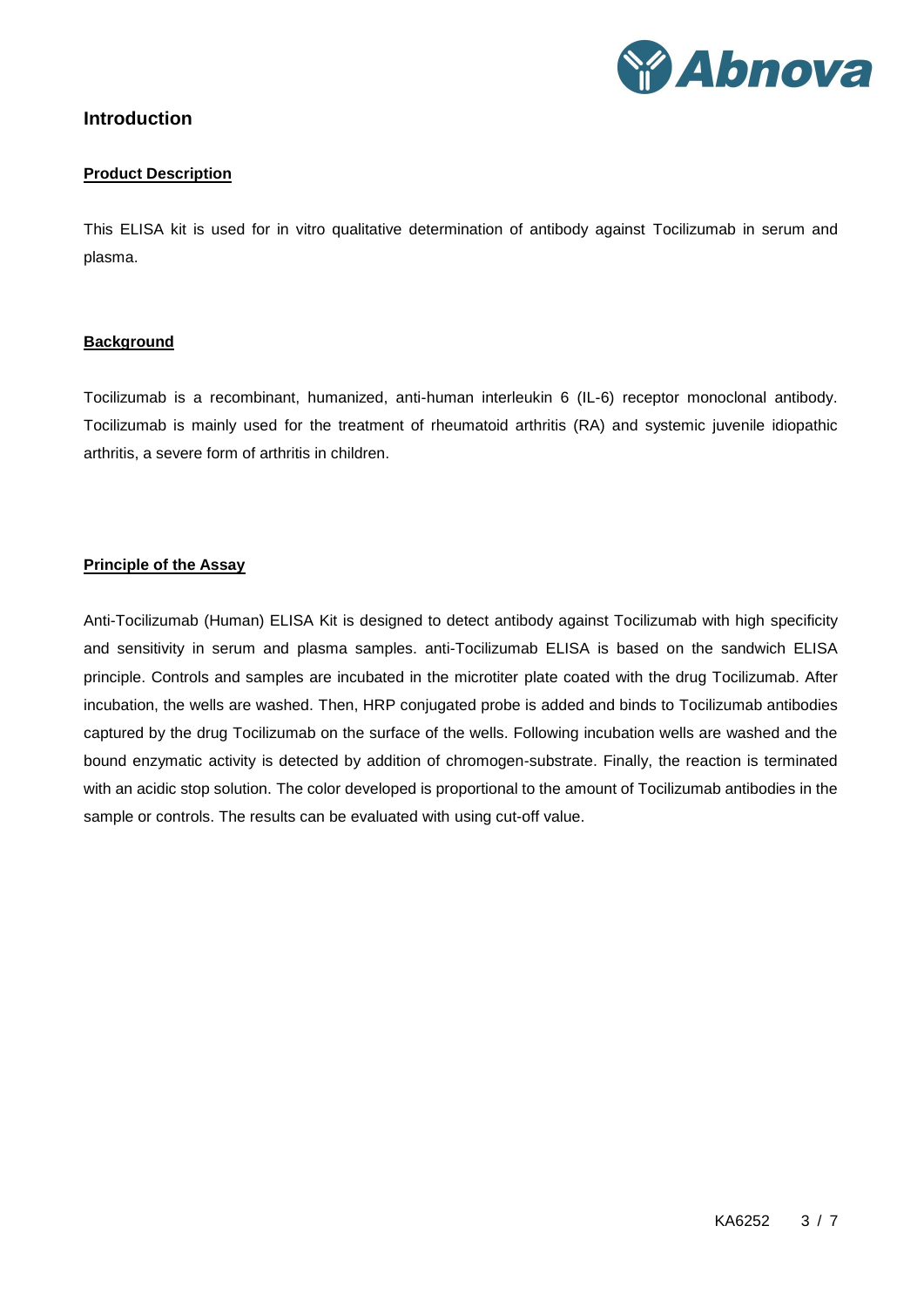

# <span id="page-3-1"></span><span id="page-3-0"></span>**General Information**

#### **Materials Supplied**

List of component

| Component                   | Amount          |  |  |
|-----------------------------|-----------------|--|--|
| Micro ELISA Plate           | 1 plate         |  |  |
| <b>Positive Control</b>     | $0.3$ mL        |  |  |
| <b>Negative Control</b>     | 1 mL            |  |  |
| <b>Assay Buffer</b>         | $12 \text{ mL}$ |  |  |
| Peroxidase Conjugate        | $12 \text{ mL}$ |  |  |
| TMB substrate (Avoid light) | $12 \text{ mL}$ |  |  |
| <b>Stop Solution</b>        | 12 mL           |  |  |
| Wash buffer (20X)           | 50 mL           |  |  |
| Plate sealers               | 2 slices        |  |  |

#### <span id="page-3-2"></span>**Storage Instruction**

<span id="page-3-3"></span>The entire kit may be stored at 4°C for up to 12 months from the date of shipment.

#### **Materials Required but Not Supplied**

- $\checkmark$  Microplate reader capable of measuring absorbance at 450 nm
- $\checkmark$  Precision pipettes with disposable tips
- $\checkmark$  Clean eppendorf tubes for preparing standards or sample dilutions
- <span id="page-3-4"></span> $\checkmark$  Absorbent paper

#### **Precautions for Use**

For research use only. Not to be used on humans.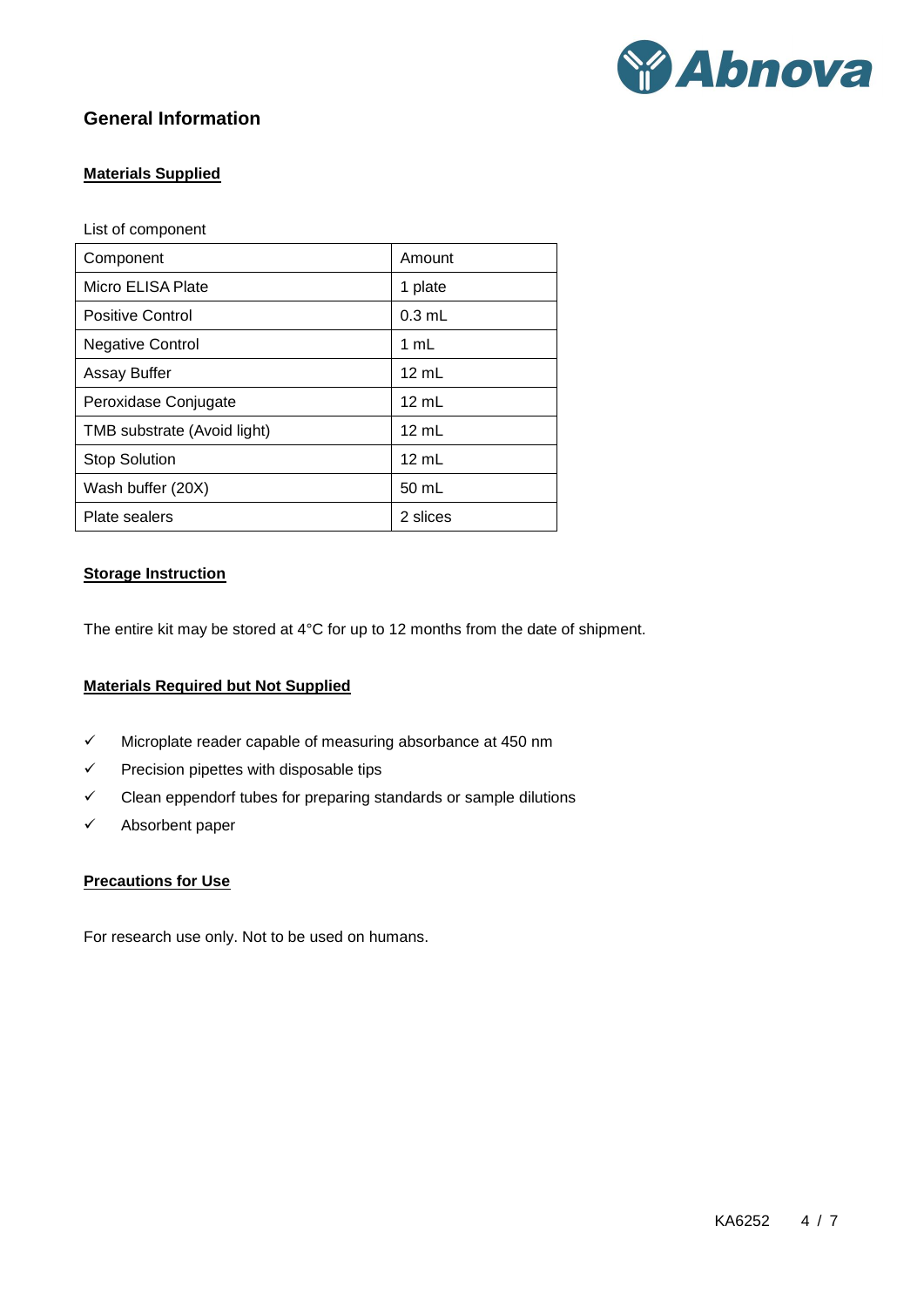

# <span id="page-4-1"></span><span id="page-4-0"></span>**Assay Protocol**

#### **Reagent Preparation**

*Note: Before using the kit, spin tubes and bring down all components to the bottom of tubes*

 $\checkmark$  Wash Buffer:

Dilute the 20X Wash Buffer to 1X solution in ddH<sub>2</sub>O (10 mL of Wash Buffer stock to 190 mL of ddH<sub>2</sub>O). Mix the 1X solution thoroughly by vortex manually. The working stock can be stable for 2 weeks after preparation at 4°C.

#### <span id="page-4-2"></span>**Sample Preparation**

- Sample type: Human serum and plasma.
- $\checkmark$  The usual precautions for venipuncture should be observed. Samples are stable at 4°C for 7 days and -20°C for 6 months. Avoid freeze-and-thaw cycle.

#### <span id="page-4-3"></span>**Assay Procedure**

*Note: Bring all reagents, microplate and samples to room temperature 15 minutes prior to the assay.*

*It is recommended that all standards and samples be run at least in duplicate.*

- 1. Prepare all reagents, samples and standards as instructed in section of Reagent Preparation and Sample Preparation.
- 2. Pipette 100 μL of Assay Buffer into each of the wells to be used.
- 3. Add 10 μL of negative control (2 wells), positive control (1 well), and samples into appropriate wells. Cover wells and incubate for 60 minutes at room temperature (RT).
- 4. Discard incubation solution. Wash plate 3 times each with 300 μL of diluted Wash Buffer. Remove excess solution by tapping the inverted plate on a paper towel.
- 5. Add 100 μL of Peroxidase Conjugate into each well. Cover wells with adhesive plate sealer and incubate at RT for 60 minutes.
- 6. Discard the solution and wash the wells as step 3.
- 7. Add 100 μL of TMB substrate solution and incubate the plate in dark at RT for 20 minutes
- 8. Add 100 µL of Stop solution to stop the reaction
- 9. Read the absorbance in micro plate reader set to 450 nm within 20 minutes. (reference wavelength to 650 nm)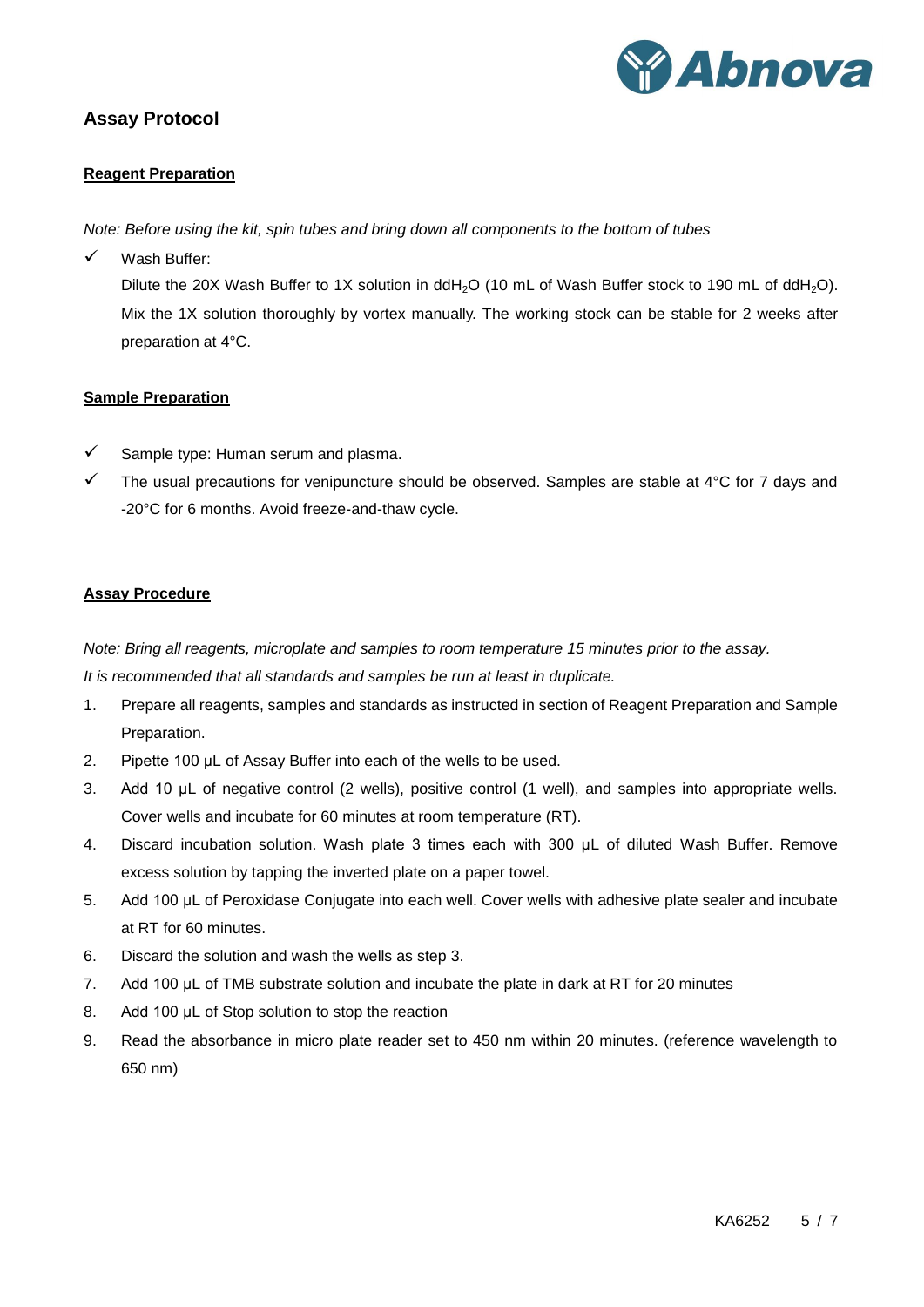

# <span id="page-5-1"></span><span id="page-5-0"></span>**Data Analysis**

#### **Calculation of Results**

- For the run to be valid, the OD450/650 nm of Positive Control (Standard A) should be ≥ 1.500 and the OD450/650 nm of each Negative Control should be <0.150, if not, improper technique or reagent deterioration may be suspected and the run should be repeated.
- $\checkmark$  The results are evaluated by a cut-off value which is estimated by multiplying the mean OD 450/650 nm of the negative controls by 3
	- If "Sample  $OD_{450/650}$  / the mean Negative Control  $OD_{450/650}$ " is < 3, the sample is NEGATIVE for Antibody to Tocilizumab.
	- If "Sample OD<sub>450/650</sub> / the mean Negative Control OD<sub>450/650</sub>" is ≥ 3, the sample is POSITIVE for Antibody to Tocilizumab.

Note: The cut-off information provided with this kit can only be considered as a recommendation. Cut-off values must be calculated/set or verified according to scientific standards by the users.

#### <span id="page-5-2"></span>**Performance Characteristics**

 $\checkmark$  Cross Reactivity: Tocilizumab infusion camouflages/masks the presence of antibody to Tocilizumab in serum/plasma samples. Therefore, blood sampling time is critical for detection of anti-drug-antibodies. It is convenient to obtain blood sample just before the infusion or at least 2 weeks after the infusion of Tocilizumab.